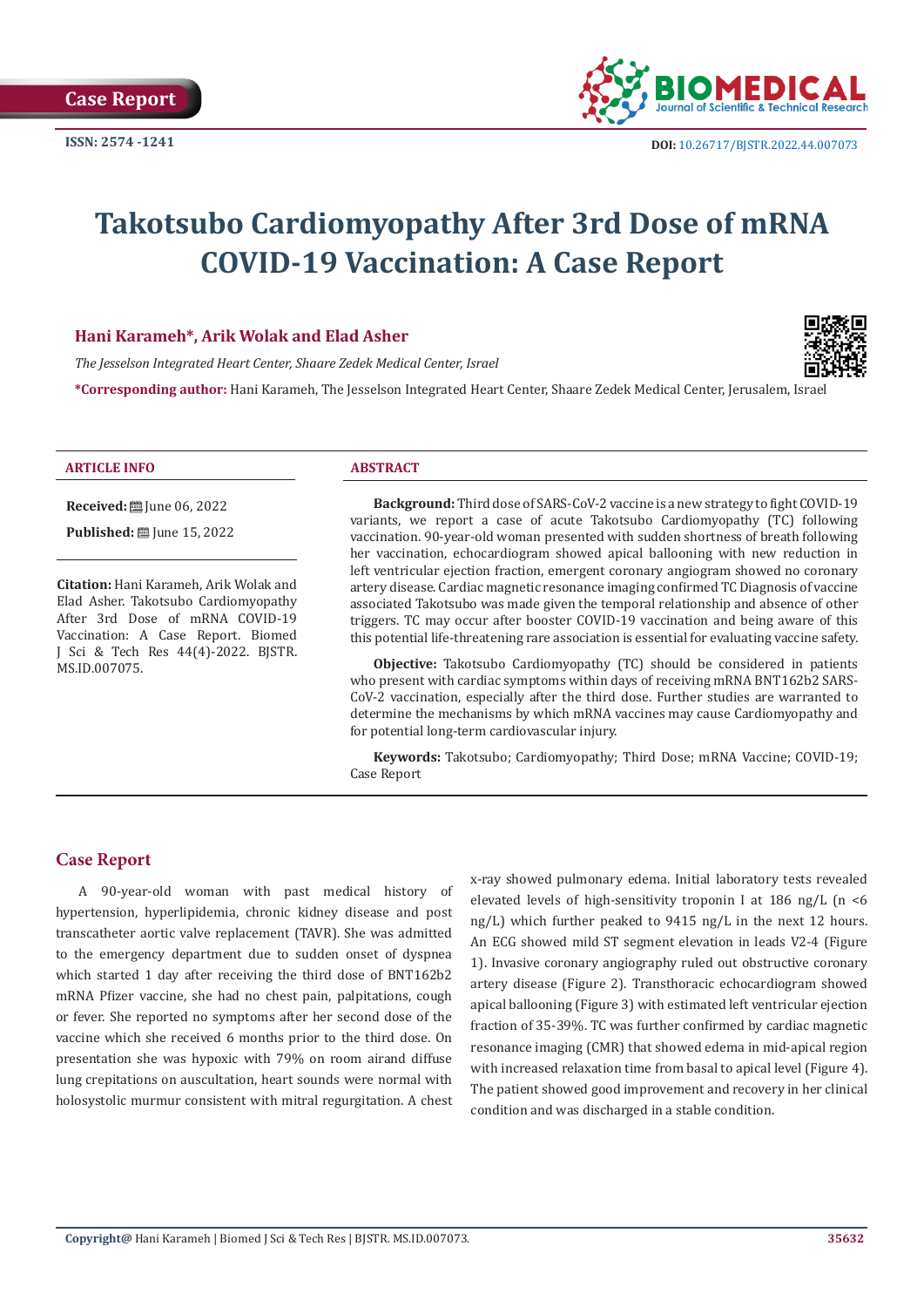

# **Figure 1:**<br>A. **EC**

- A. ECG recording at presentation which showing LVH with Q waves in anterior leads.
- B. ECG recording at the third day of hospitalization showing inverted symmetrical T-waves in all precordial leads.



- **Figure 2:**<br>A) Rig A) Right coronary artery without evidence of obstructive lesions.<br>B) left coronary artery without evidence of obstructive lesion in a
- left coronary artery without evidence of obstructive lesion in any segment.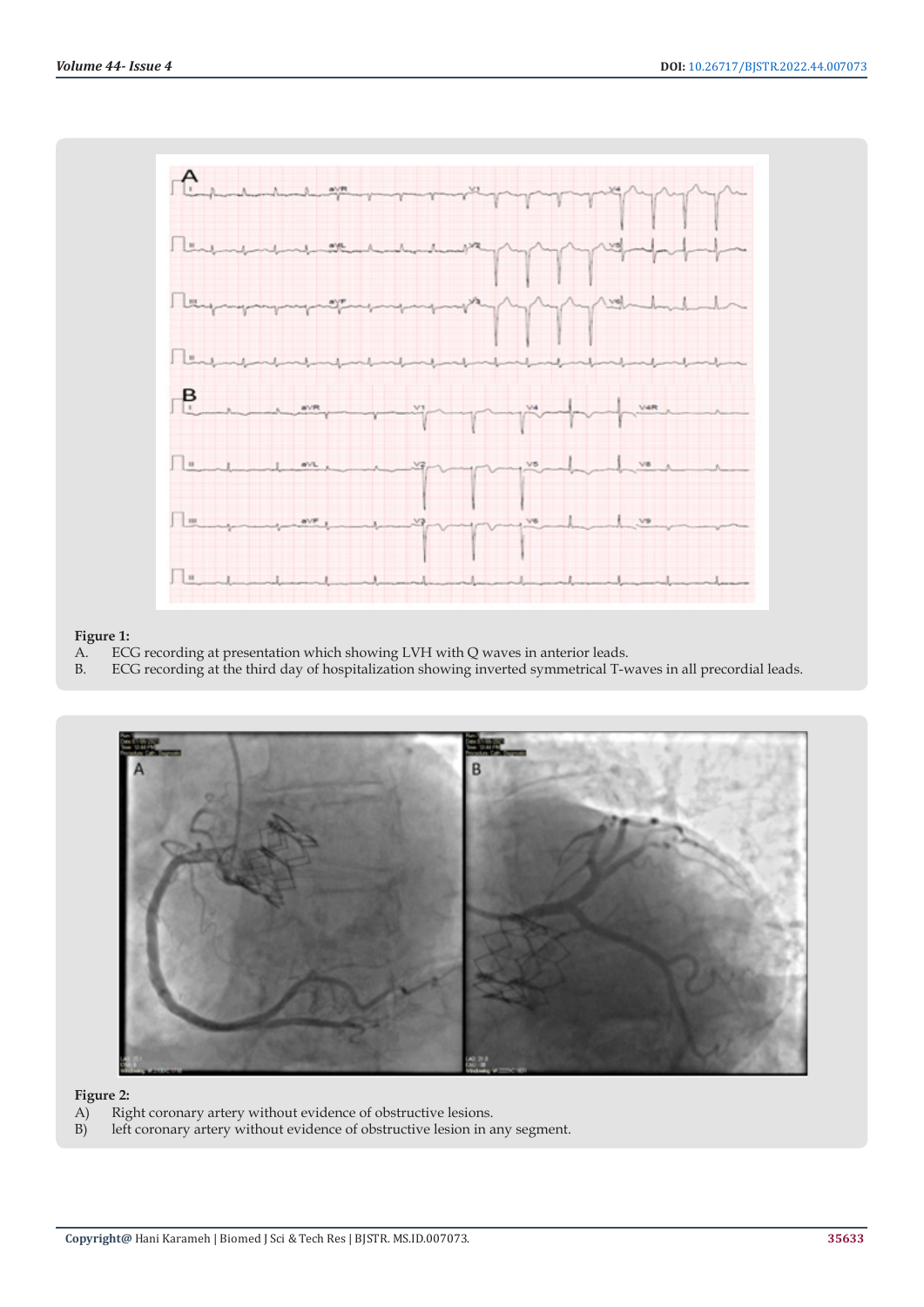

**Figure 3:** Transthoracic echocardiogram showing apical ballooning.



**Figure 3:** Cardiac Magnetic Resonance – Native T1 mapping showing increasing relaxation time from base to apex.

- (A) Long view
- (B) Apex-level
- (C) Mid-level
- (D) Basal level.